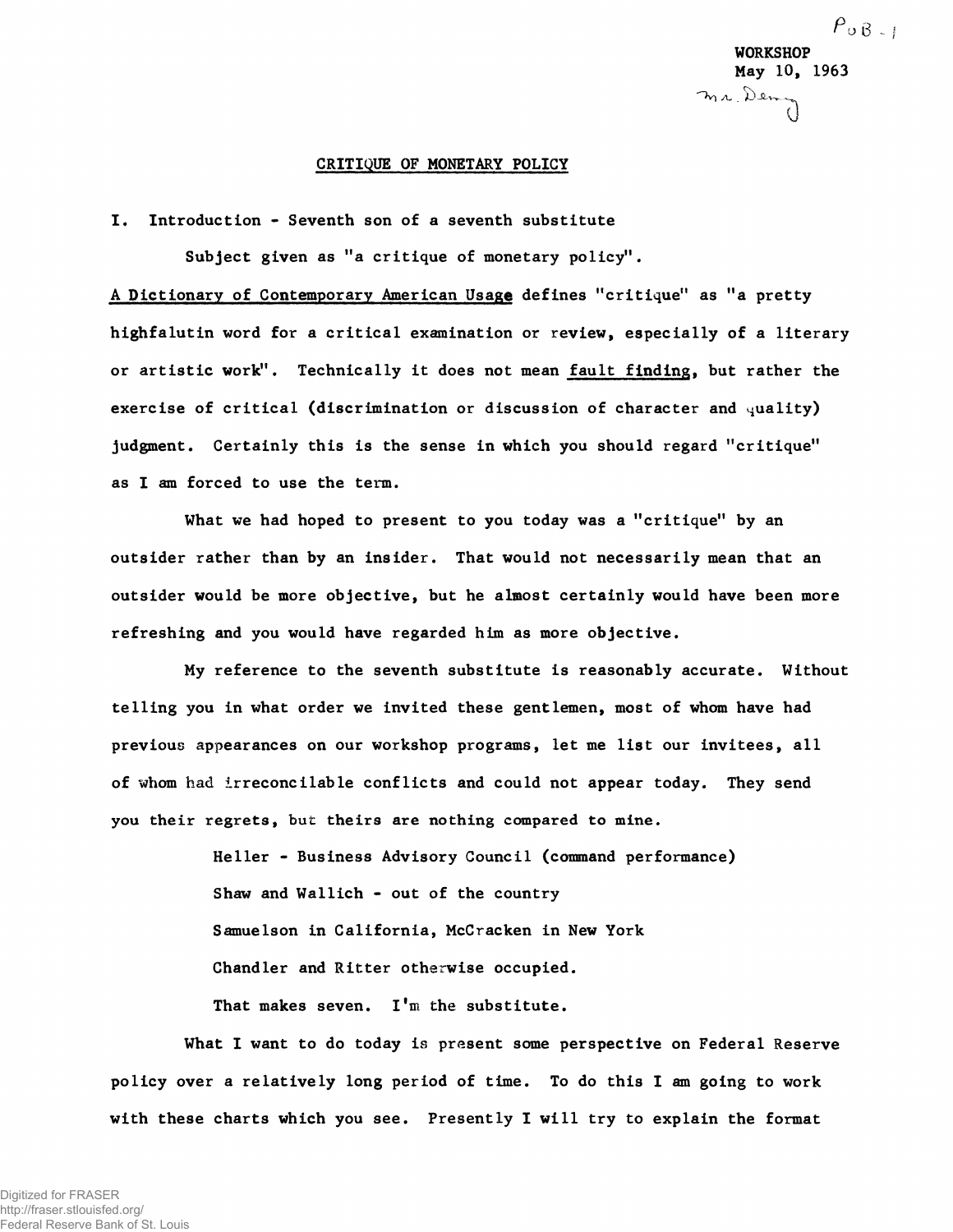**of the charts and vhat I think they show. But before doing that I want to refer back to some points I tried to make in a paper presented to you last year on the objectives of central banking.**

**There are a number of theories of interest rate determination which center on different, though not necessarily mutually exclusive, aspects of the process through which rates are set. Some theories stress supply and demand for loanable funds, some stress cash balances and liquidity demands, some stress the savings-investment process. What I want to stress is that elements of all these theories seem to account for interest rate movements at particular circumstances of time and place and under particular institutional characteristics of the economy.**

**Monetary policy therefore has to be made on a pragmatic basis and cannot be tied to a particular theory. This should not be taken to mean that there is no conceptual framework for monetary policy but it should be taken to mean that central bankers cannot be guided exclusively by any one or an unchanging mixture of such factors as: the state of liquidity, the level of cash balances, the money supply, the volume of savings, the amount of investment, or the demand for loans. Central banking thus remains more art than science.**

**The fact that precise determination of the effects of credit cost versus credit availability, of changes in the money supply versus changes in liquidity and velocity, is not possible does not mean that the general linkage between monetary policy action and economic response is impossible to discern. Quite obviously, central banking action affects bank reserves; such reserves form the basis of the money supply and underpin commercial bank loans and invest\* ments; changes in these affect spending and saving. Questions of "how much", "how fast" and so on can be answered reasonably well at a particular point in time - they merely are not, yet at least, susceptible to formula treatment.**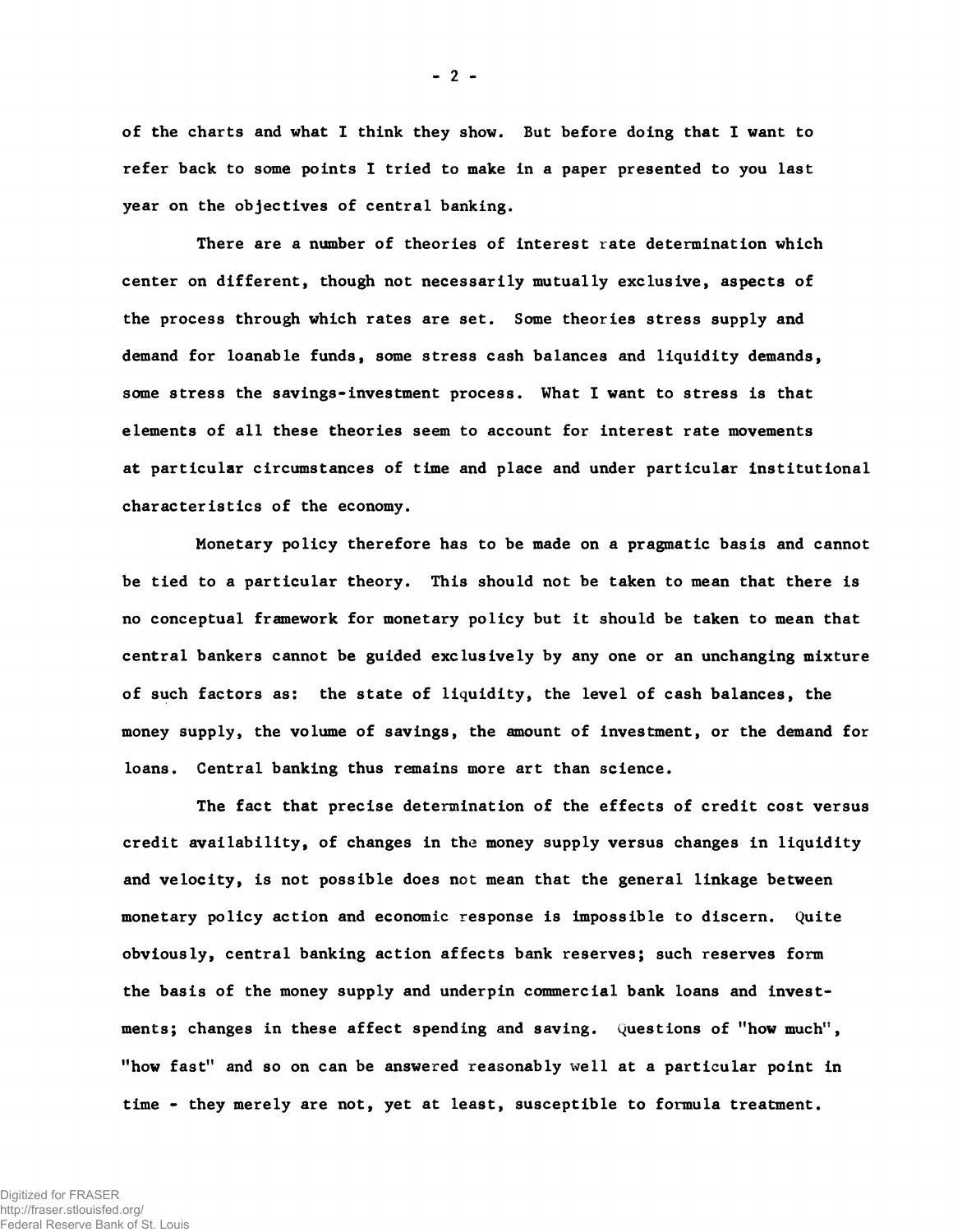**Just to leave this point on a more positive note, I should give you in broad outline a central banking approach to monetary theory. Over the long pull, the demand for real investment must be matched by the supply of real savings if we are to have high employment and a growing economy operating at or about at its current capacity. This is true because economic resources are scarce and in a capacity operation resources going for investment purposes have to be taken from consumption purposes and saving represents withholding of spending from consumption.**

**Created money or credit, then, can be no more than a relatively shortrun substitute for savings in financing investment. It can bridge temporarily gaps between the flow of current savings and needed investment when real resources are available because the economy is operating below capacity. It can aid in smoothing the resource allocation process even under an economy operating at capacity. And since a growing economy needs an expanding supply of credit, the supply of credit and the supply of money need to grow also.**

**Central banking objectives fall into three broad classes - ultimate, intermediate, and proximate. Let us consider first the ultimate objectives of central banking. In one form or another, these have been given in official Federal Reserve publications about as follows: The Federal Reserve System attempts to operate so as to promote or contribute to high employment and production, a rising standard of living, and stable prices. In a paper submitted to the Commission on Money and Credit, the goal of monetary policy was given as "to provide maximum assistance toward promoting long-term growth and containing cyclical swings in economic activity within reasonable bounds, while permitting adjustments which are required to preserve the dynamic character of our economy."**

Digitized for FRASER http://fraser.stlouisfed.org/ Federal Reserve Bank of St. Louis **-** 3 **-**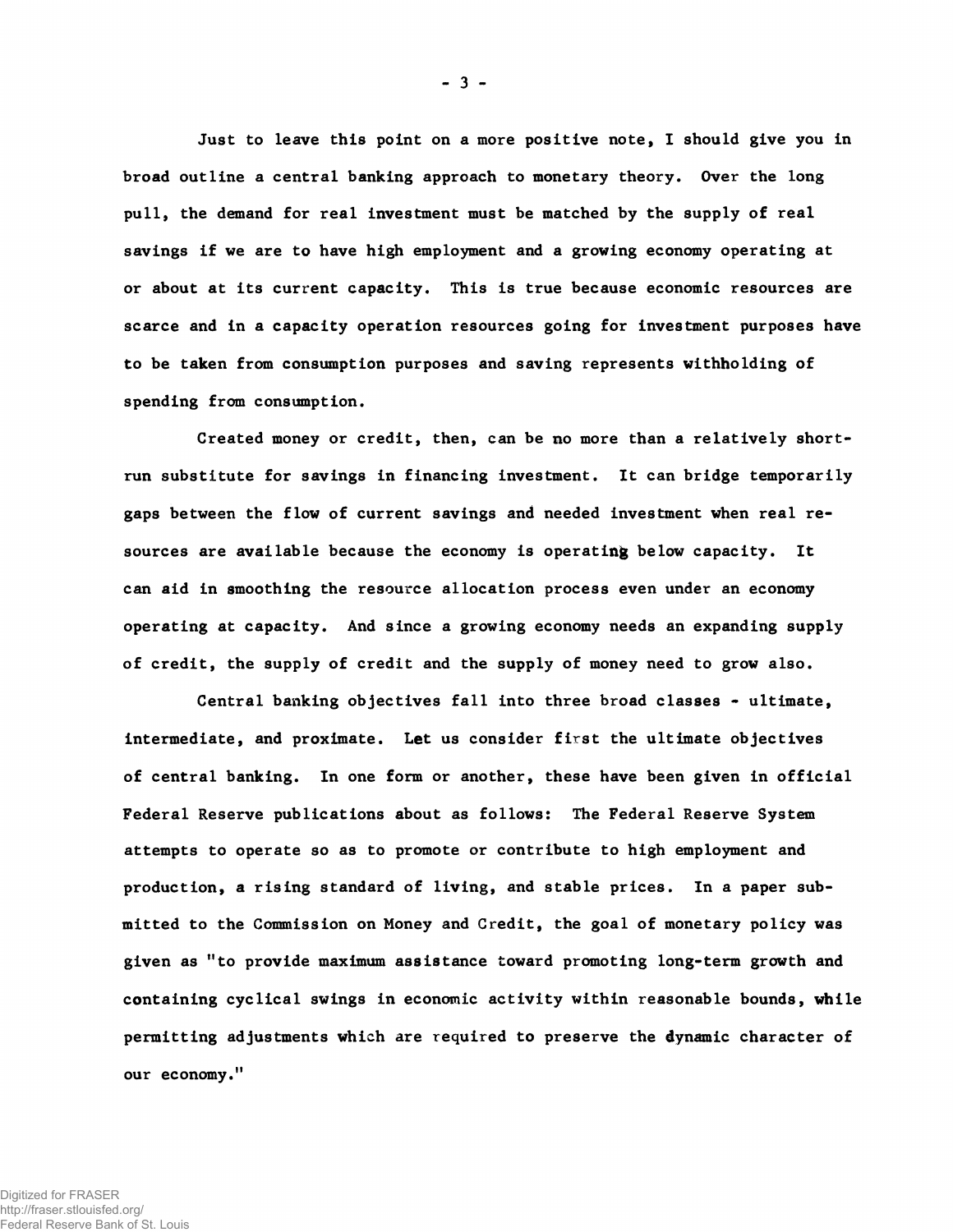**Three comments might be made about these ultimate objectives. First is the fact that monetary policy formulation and execution is a continuous process, and continuous review of developments provides the basis for continuous consideration of policy. The processes and procedures through which policy is executed in the short run are and have to be far more definite and precise than the broad goals but always have to be associated with them.**

**Second is the question of direct linkage between specific policy action and ultimate economic response. No one can say with certainty that specific central banking action leads to ultimate economic response in precisely such a way or such an amount. The drive shaft between central banking action and ultimate goal is too long and is linked to too many gears of indeterminate speed. Nor can anyone state with precision what would have happened absent the central bank action or with a different action. But here again the indicated direction of central bank action is fairly clear, and the continuous review process makes it possible to change the speed and pressure of such action as the course of developments in the ultimate goals is observed.**

**Third is the point that the ultimate goals may not always be compatible. In one sense, this is true; in another sense it is completely misleading. The strength of a dynamic and democratic system lies in its ability to make adjustments that permit optimum attainment of the goals of a free society. So to say that the ultimate goals of central banking are not compatible is to state the obvious but without any understanding of our society.**

**From consideration of ultimate objectives, let us move all the way back to proximate objectives before discussing the intermediate class. These proximate objectives are those most directly controlled or influenced by central banking policy actions. In this group I put nonborrowed reserves, total reserves, and net free reserves (both positive and negative). While many people would disagree, I also put here short-term interest rates and the**

**general level and configuration of the interest rate curve.** Digitized for FRASER http://fraser.stlouisfed.org/ Federal Reserve Bank of St. Louis

**-** 4 **-**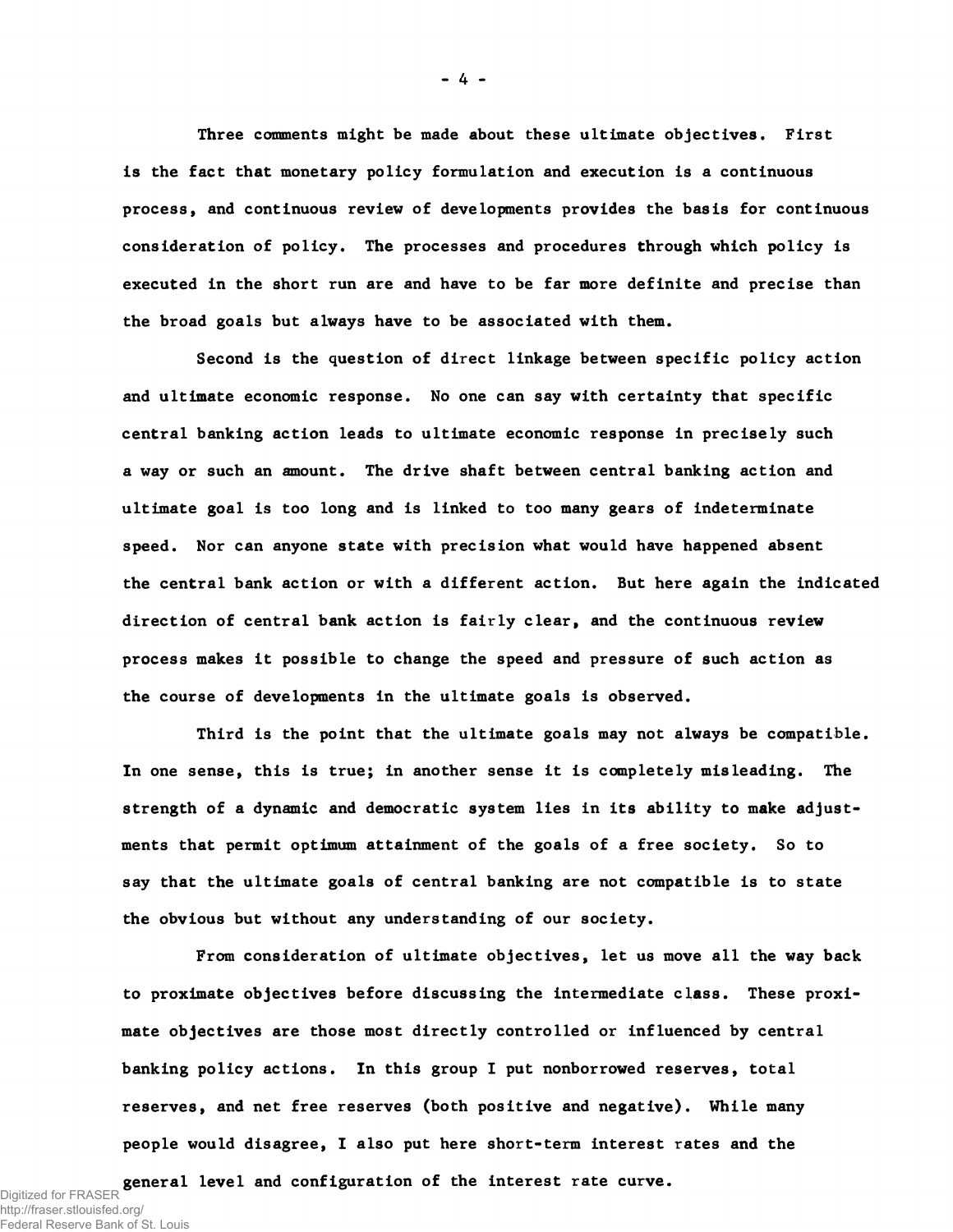**We can now move back, more or less halfway toward the ultimate objectives, to consider the intermediate class. These have to do with spending and consumption, saving and investment, and thus include the volume of credit, the liquidity of the banking system and the economy as a whole, and the money supply.**

**My comments on the intermediate objectives can be quite brief. The linkage between Federal Reserve policy actions, the response of those factors** in the proximate objective area, and the secondary response of the factors in **the intermediate objective area are seen with reasonable clarity, as I observed earlier. Strictly speaking, Federal Reserve control over intermediate objectives does not exist, but practically Federal Reserve influence does, even though the degree of influence varies with time, place, and circumstance and is not precise nor definite.**

**While the linkage between proximate and intermediate objectives is not precise and definite, it is far more so than the linkage between intermediate and ultimate. Federal Reserve policy strongly influences total bank deposits and bank loans and investments. Its influence is somewhat less definite on money supply and general liquidity but is apparent. When funds flow into ultimate particular uses, however, they are beyond central bank control - which I believe is as it should be.**

**Notice the several references to central banking as an art and refer back to the definition of "critique" - "a review of an artistic work". The word thus suits particularly what I propose to do now as we consider the charts.**

**These charts attempt to present the proximate, intermediate and ultimate objectives of credit policy against the background of policy action. They (the charts) are complex and need explanation of format before explanation of what they vhow.**

**Fundamentally what I am attempting to do here is to present something like a 6 dimensional view of credit policy and its results. The colored back**ground of each chart is identical. The three shades of red indicate restrictive Digitized for FRASER http://fraser.stlouisfed.org/ Federal Reserve Bank of St. Louis

**-** 5 **-**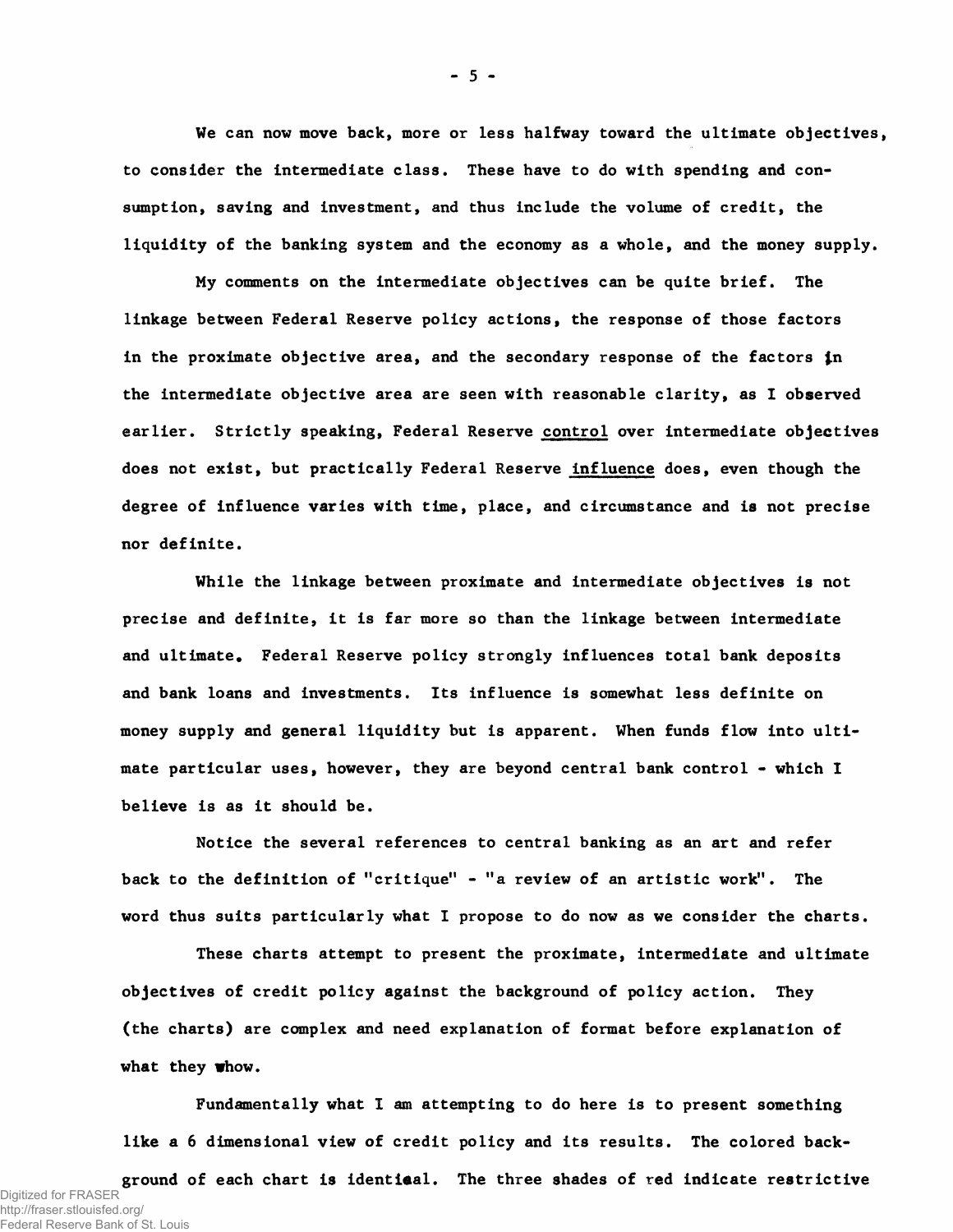**credit policy periods with degree of restriction varying with color intensity. The three shades of green indicate easy policy with degree of ease varying with color intensity. Actually, of course, neither restriction nor ease has only three degrees - in real terms there should be a spectrum of reds and greens. Obviously this cannot be done from a practical standpoint so I have had to be satisfied with the three intensities - which you may think of as light, medium or heavy restraint, or small, moderate or substantial ease.**

**It is important that you understand how I arrived at these color intensities. And I should begin this part of the explanation by underlining two points about the art of central banking. First, is the fact that credit policy ordinarily shifts gradually; it is a rare occasion when there is an abrupt or drastic change in policy direction. The question that faces the central banker constantly is a simple one although the process in deriving the answer is far from simple. Should policy he easier, tighter, or stay the same? At every open market committee meeting this is the question to answer.**

**Second, is the fact that the policy record as published provides a clear description of that answer. The Open Market Committee has often been criticized for using ambiguous language in its directives. To a degree that charge is justified simply because words often mean different things to different readers. Certainly any given directive of the FGMC to the desk might be read in several different ways. But a reasonably careful reading of the policy record as a continuum produces reasonably clear indications as to whether policy is designed to tighten, ease, or stay the same relative to the current and immediate past period.**

**Each policy change over the 1951-62 period is shown on this chart as a shift in color intensity, including as shifts changes from green to red, as well as changes in one color intensity. These policy changes are taken directly from the published policy record, either shown as a change in a directive or**

- 6 -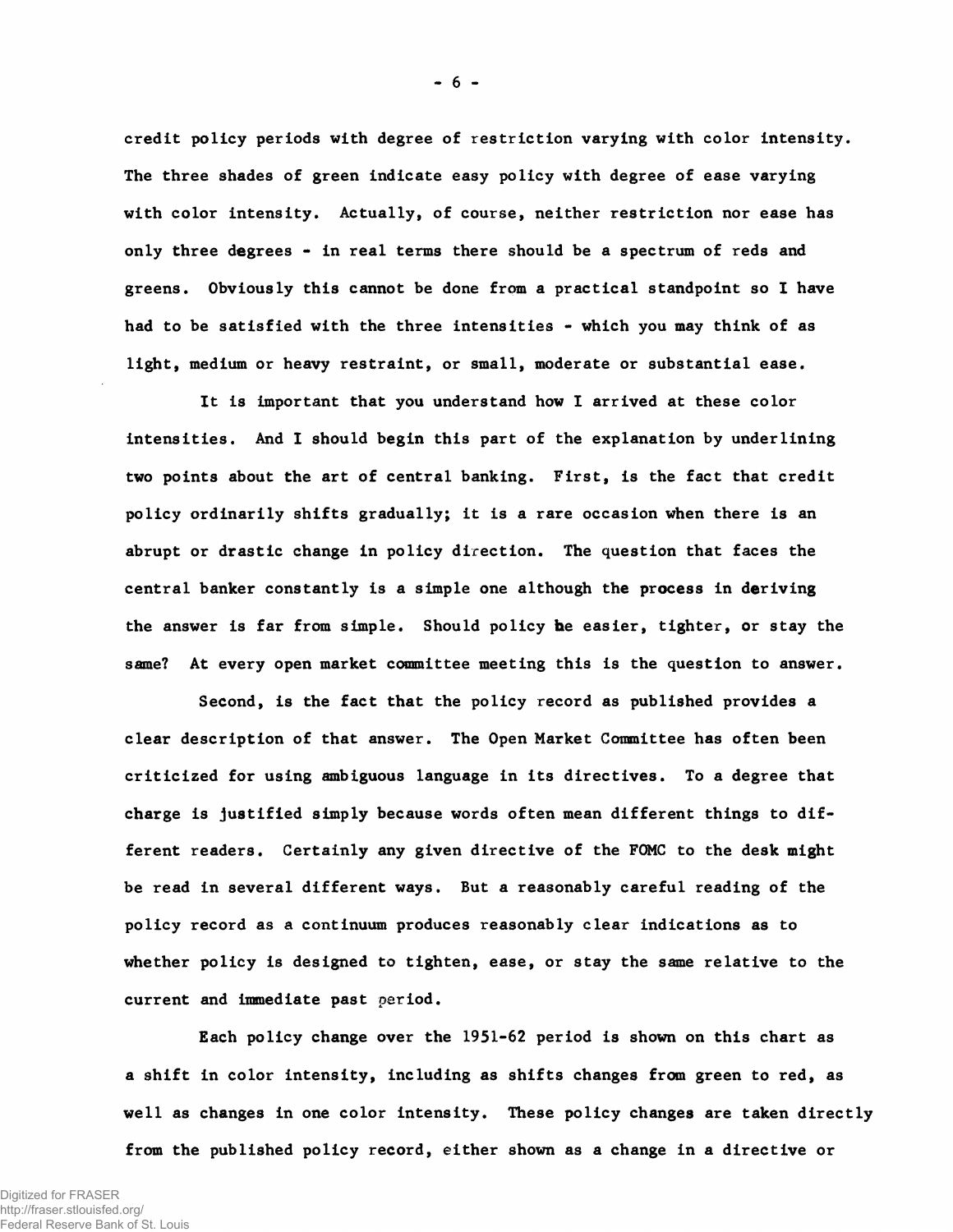**as a (in my terminology) shaded instruction given within the framework of an existing directive.**

**Let me illustrate. On March 27, 1956, the directive (the pertinent economic clause) read "restrain inflationary developments in the interest of sustainable economic growth". By itself that sounds restrictive and it was. It also sounds highly general and it was. On May 23, 1956, the directive read "restrain inflationary developments in the interest of sustainable economic growth and take into account any deflationary tendencies in the economy". Again this is highly general language but clearly indicates a shift to an easier policy position relative to the former position. Note that I said "easier" and not "easy". This is important. On June 26, with no change in the directive a shaded instruction read " resolve doubts on the side of ease". Once again this is general, but once again it clearly indicates an "easier" policy position than obtained on May 23, although it was not an "easy" position.**

**Now my point is clear and I think important. Anyone with rudimentary knowledge of economics and monetary affairs can read the published policy record and tell easily from one FOMC meeting to the next whether policy was to be tighter, easier, or stay the same. As noted the record has to be read as a continuum but it should be read that way anyway. And I would bet that all of you in this room would be unanimous in your judgment as to whether policy was to be easier, tighter, or the same as you read the record.**

**You would not necessarily agree as to whether the basic policy was easy or aestrictive, for one man's meat may be another man's poison. My classification of policy as restrictive (red) or easy (grean) is based on various factors plus certain subjective judgment. You may not agree with that judgment.**

**My criteria are: positive or negative free reserves, the direction of movement of free reserves, total reserves, nonborrowed reserves and the bill rate, the absolute level of the bill rate (above or below 2 per cent) and other**

**-** 7 **-**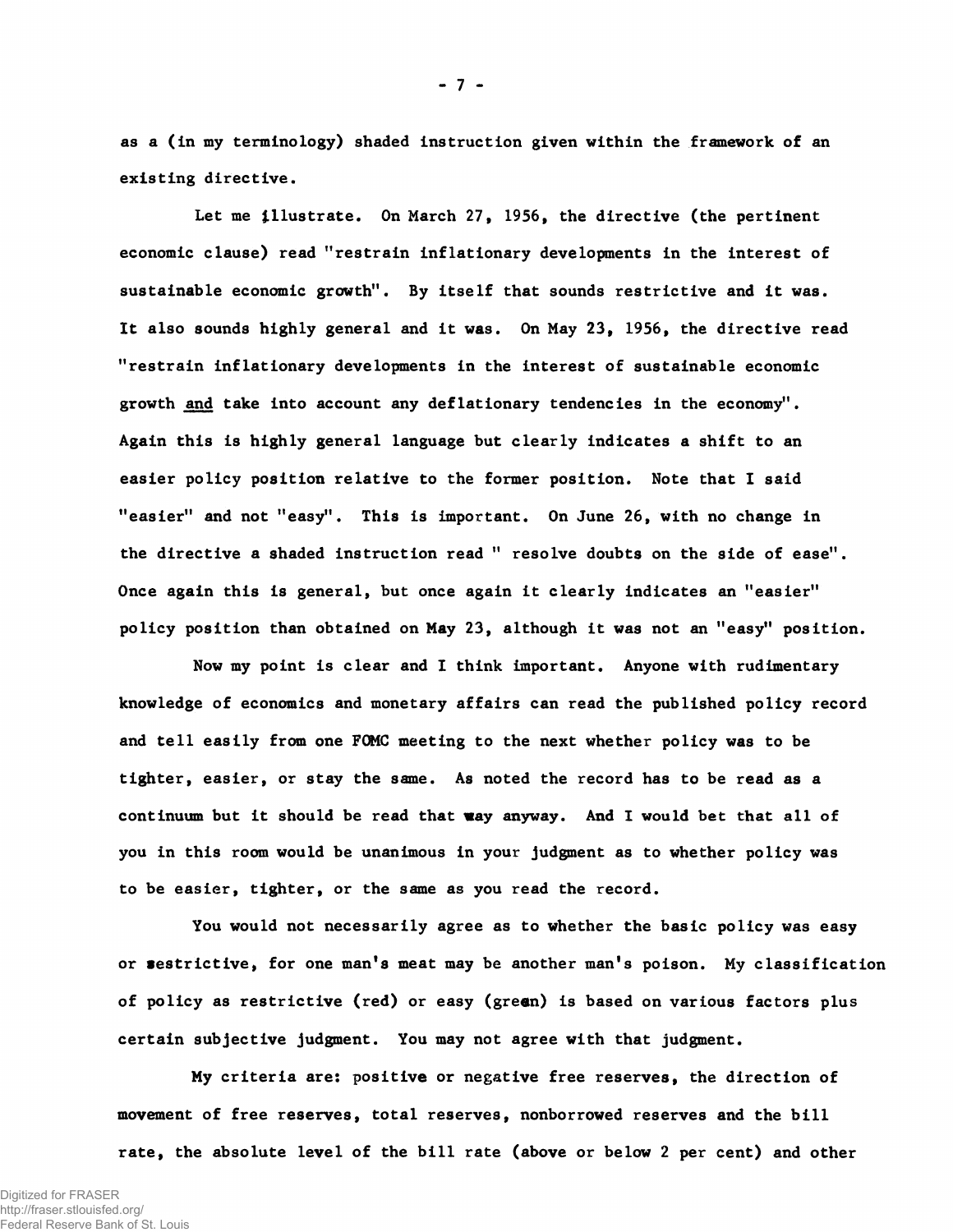**than open market policy actions taken by the System - discount rate, reserve requirements, and selective controls. In essence I merely took every month's record when free reserves were positive and gave that month a green checkmark, when free reserves were negative a red checkmark. When free reserves, total reserves and nonborrowed reserves were rising they got green checks, when they were falling they got red checks. When the bill rate was above two per cent for the month it got a red check, below two per cent it got green. When it was rising it got red, falling it got green. An advance in discount rate was red, a drop was green and so on.**

**I arranged these color checks in rows by months chronologically and inspected them. Obviously when all or most signs were red or green there was no problem; when there was a mixture of reds end greens for a month I went partly by majority but partly by direction of reserve and bill rate change (free, nonborrowed or total) rather than by absolute level of free reserves or bills. The results are as shown.**

**Now I hope I will not be charged with circular reasoning by using this procedure. Again let me make clear that every shift in color intensity or from red to green is given solely on the basis of the policy record - either the directive or a shaded instruction which indicates "tighter", "easier", or "no change", but not "tight" or "easy". Only the basic color is derived from the criteria cited plus the judgment factor. And while it is true that thi3 methodology generally shows free reserves negative or falling, a bill rate above 2 per cent or rising, total and nonborrowed reserves falling and upward movement of discount rate or reserve requirements or margin requirements, etc., during a red colored period and the reverse during a green colored period, I am not using those facts tooprove that policy yields results beyond what** everybody knows - that the proximate goals are directly affected by policy.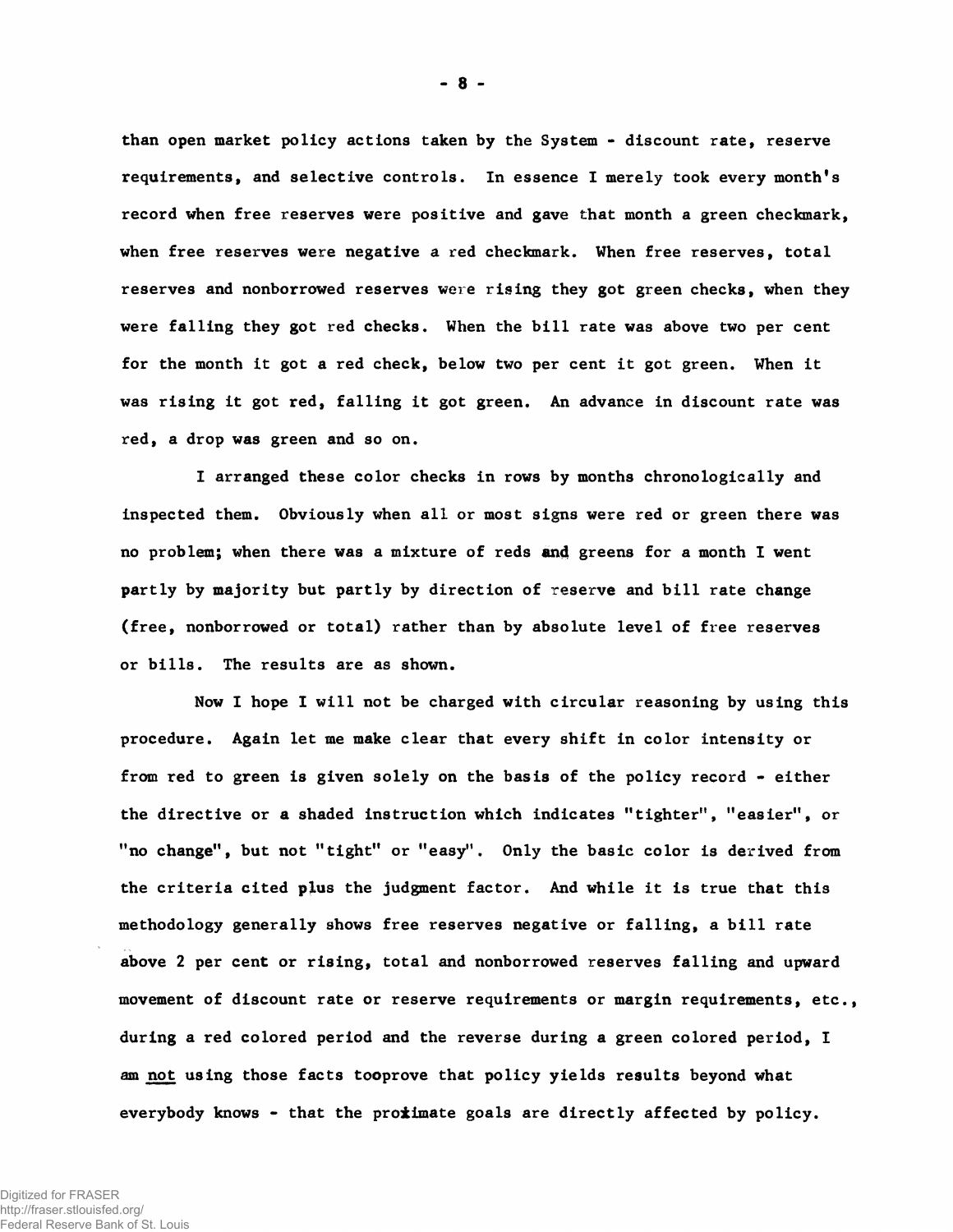**The record of the intermediate and ultimate goals is, insofar as my colors are concerned, independent.**

**One final word about the color scheme. In the early period, 1951, the chart is white. This was the period of neutrality following the Accord and there really were no policy shifts. In a sense this period might be colored green since all the criteria show green, except reserve requirements, but I have left it white just to point up the neutrality under the first year following the Accord. Also, as is well known, there are periods when the System attempts to hold an "even keel" when a Treasury financing is in progress. This is really a policy of no change but for a special reason other than credit policy. Probably it would be well to show such periods also as white but I thought it more useful just to keep the current color going so as to avoid further confusion.**

**Now, hoping that the principle of chart background color is adequately explained, let us pass on to the chart lines.**

> **Chart I - Total reserves - seasonally adjusted and adjusted for changes in reserve requirements. (This latter adjustment means that \$1 in reserves supports the same amount of deposits at all times.) nonborrowed reserves Free reserves discount rate - N.Y. 3-month bill rate Long bond rate (as published in the Bulletin) These are the proximate objectives and their movement shows the**

**direct impact of policy - a fact well known.**